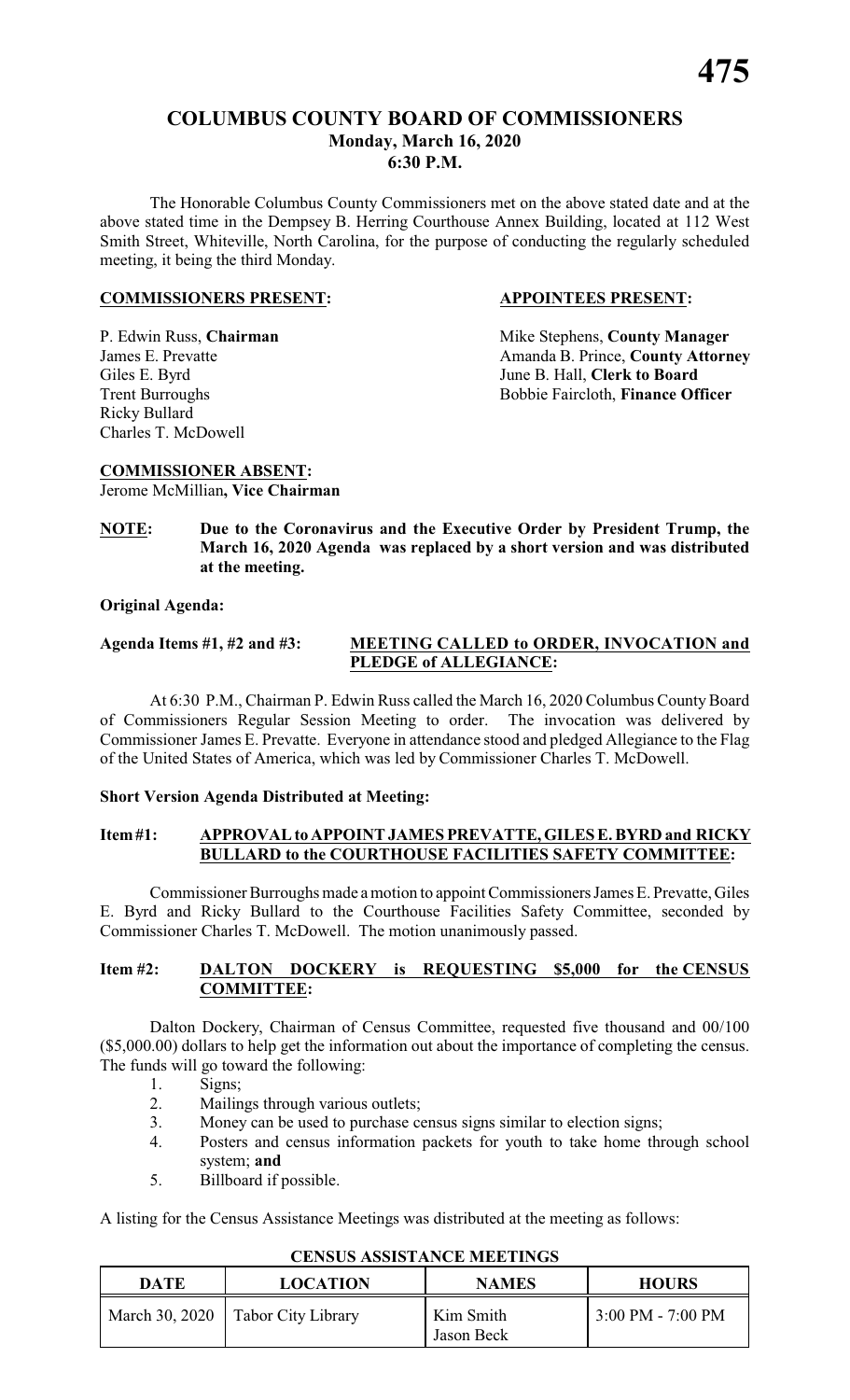| <b>DATE</b>    | <b>LOCATION</b>       | <b>NAMES</b>                 | <b>HOURS</b>          |
|----------------|-----------------------|------------------------------|-----------------------|
| March 31, 2020 | Senior Center-Nakina  | Dalton Dockery               | 3:00 PM - 7:00 PM     |
| April 01, 2020 | Chadbourn Library     | Evelyn Waddell<br>Nola Wiles | 3:00 PM - 7:00 PM     |
| April 02, 2020 | Fair Bluff Library    | Evelyn Waddell               | $3:00$ PM - $7:00$ PM |
| April 06, 2020 | Whiteville Library    | Kim Smith                    | 3:00 PM - 7:00 PM     |
| April 07, 2020 | Riegelwood Library    | Kim Clewis                   | $3:00$ PM - $7:00$ PM |
| April 07, 2020 | New Mt. Zion Church   | Selena Rowell                | 3:00 PM - 7:00 PM     |
| April 08, 2020 | Sandyfield            | Clauida Bray                 | 10:00 AM - 7:00 PM    |
| April 09, 2020 | Lake Waccamaw Library | Rose Dorsey                  | 3:00 PM - 7:00 PM     |

Commissioner Byrd stated that Hallsboro and Welches Creek were not listed and these areas need to be included.

Commissioner Byrd made a motion to approve five thousand and 00/100 (\$5,000.00) dollars to help get the information out about the importance of completing the census, with the addition of Hallsboro and Welches Creek areas, seconded byCommissioner Prevatte. The motion unanimously passed.

# **RECESS REGULAR SESSION and enter into a COMBINATION MEETING of COLUMBUS COUNTY WATER and SEWER DISTRICTS I, II and V:**

At 6:34 P.M., Commissioner Byrd made a motion to recess Regular Session and enter into a **combination meeting** of Columbus County Water and Sewer Districts I, II and V, seconded by Commissioner McDowell. The motion unanimously passed.

# **Original Agenda: Agenda Item #20:**

## **Item #4: (Revised) APPROVAL of the RESOLUTION ADOPTING a REVISED SCHEDULE of FEES and CHARGES for COLUMBUS COUNTY WATER and SEWER DISTRICTS I, II and V:**

Harold Nobles, Public Utilities Director requested Board approval and adoption of the following "A Resolution Adopting a Revised Schedule of Fees and Charges for the Columbus County Water and Sewer Districts I, II and V, Columbus County, North Carolina, along with Attachment #1.

This information will be recorded in Minute Book Number 2 for Columbus County Water and Sewer Districts I, II and V.

# **ADJOURN COLUMBUS COUNTY WATER and SEWER DISTRICTS I, II and V BOARD MEETING and resume REGULAR SESSION:**

At 6:35 P.M., Commissioner Byrd made a motion to adjourn the **combination meeting** of Columbus County Water and Sewer Districts I, II and V Board Meeting, and resume Regular Session, seconded by Commissioner McDowell. The motion unanimously passed.

#### **Item #6: DATE for PLANNING RETREAT for the BOARD:**

After a brief discussion, Commissioner Prevatte made a motion to establish Monday, March 23, 2020, at 5:30 P.M. until, for the Board Planning Retreat, seconded by Commissioner Byrd. The motion unanimously passed. The location is to be determined.

### **Item #7: MOTION to RECESS this MEETING UNTIL APRIL 06, 2020, at 6:30 P.M.:**

At 6:40 P.M., Commissioner Byrd made a motion to recess this meeting until April 06, 2020, at 6:30 P.M., seconded by Commissioner Burroughs. The motion unanimously passed.

\*\*\*\*\*\*\*\*\*\*\*\*\*\*\*\*\*\*\*\*\*\*\*\*\*\*\*\*\*\*\*\*\*\*\*\*\*\*\*\*\*\*\*\*\*\*\*\*\*\*\*\*\*\*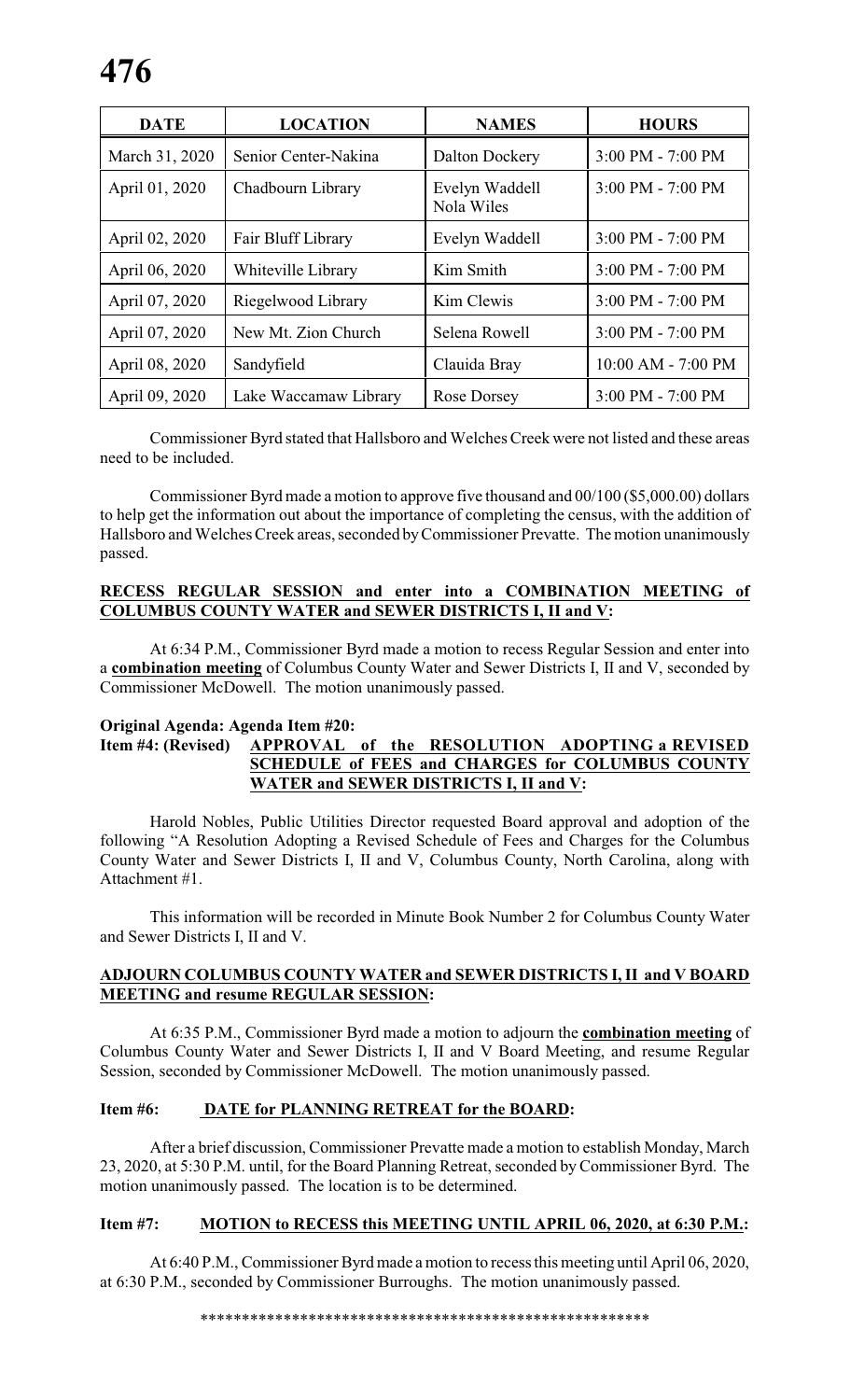## **COLUMBUS COUNTY WATER and SEWER DISTRICTS I, II, III, IV AND V COMBINATION BOARD MEETING Monday, March 16, 2020 6.34 P.M.**

The Honorable Columbus County Commissioners met on the above stated date and at the above stated time in the Dempsey B. Herring Courthouse Annex Building, located at 112 West Smith Street, Whiteville, North Carolina, to act as the Columbus County Water and Sewer District I Board.

#### **COMMISSIONERS PRESENT: APPOINTEES PRESENT:**

Ricky Bullard Charles T. McDowell

P. Edwin Russ, **Chairman** Mike Stephens, **County Manager** James E. Prevatte **Amanda B. Prince**, **County Attorney** Giles E. Byrd June B. Hall, **Clerk to the Board** Trent Burroughs Bobbie Faircloth, **Finance Officer** 

### **COMMISSIONER ABSENT:**

Jerome McMillian, **Vice Chairman**

#### **MEETING CALLED TO ORDER:**

At 6:34 P.M., Chairman P. Edwin Russ called the **combination meeting** of Columbus County Water and Sewer Districts I, II and V Board Meeting to order.

#### **Original Agenda: Agenda Item #20:**

# **Item #4: (Revised) APPROVAL of the RESOLUTION ADOPTING a REVISED SCHEDULE of FEE and CHARGES for COLUMBUS COUNTY WATER and SEWER DISTRICTS I, II and V:**

Harold Nobles, Public Utilities Director requested Board approval and adoption of the following "A Resolution Adopting a Revised Schedule of Fees and Charges for the Columbus County Water and Sewer District I, II and V, Columbus County, North Carolina, along with Attachment #1.

#### **A RESOLUTION ADOPTING A REVISED SCHEDULE OF FEES AND CHARGES FOR THE COLUMBUS COUNTY WATER AND SEWER DISTRICTS I, II AND V, COLUMBUS COUNTY, NORTH CAROLINA**

**WHEREAS,** the County of Columbus, North Carolina (the "County") owns and operates Water and Sewer Districts I, II and V and such districts are funded from the fees and charges for services paid by the customers of said districts; **and**

**WHEREAS,** the Board of Commissioners for the County (the "Board") engaged the professional services of Green Engineering, PLLC (the "Engineers") to conduct a study of the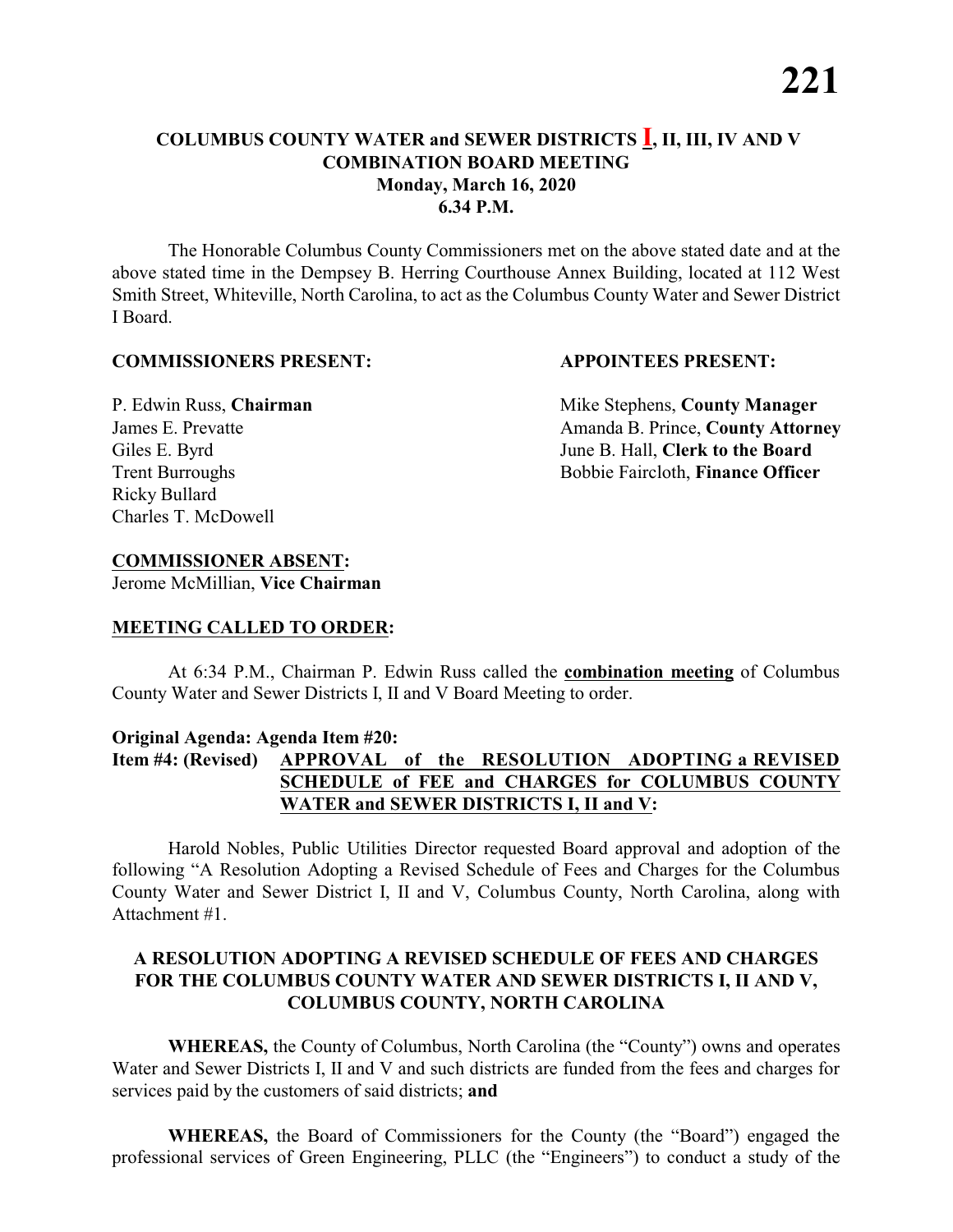# **222**

existing rate structure for water and sewer fees, capacity development fees, base charges, and volumetric charges; **and** 

**WHEREAS,** the Engineers have completed said study and reviewed the results with the Board; **and**

**WHEREAS,** the Engineers recommend implementing, effective immediately, a new service charge (the "Service Charge") to Water Districts I and V as payment for water supplied by Water District II, at a rate of up to .85 cents per 1,000 gallon used; **and**

**WHEREAS,** the Public Works Director and the Engineers have prepared the Schedule of Charges for Water Services attached hereto and incorporated herein as Attachment #1 to this Resolution (the "Schedule"), which includes the Service Charge, and they recommend its adoption; **and**

**WHEREAS,** the Board wishes to adopt the changes in charges and rates of the water and sewer districts, as reflected in the Schedule.

**NOW THEREFORE BE IT RESOLVED** by the Board of Commissioners for the County of Columbus, North Carolina as follows:

- **SECTION 1.** That the Schedule is hereby adopted as the approved fees and charges for the water and sewer system owned and operated by the County.
- **SECTION 2.** That the fees and charges reflected in the Schedule shall become effective immediately upon adoption, and shall remain in full force and effect until amended by a subsequent resolution of the Board.

**PASSED** and **ADOPTED** this the 16th of March, 2020.

**By: /s/ P. EDWIN RUSS Attest: /s/ JUNE B. HALL P. Edwin Russ, Chairman June B. Hall, Clerk to the Board Columbus County Board of Commissioners**

**SEAL**

#### **Attachment #1: COLUMBUS COUNTY WATER DISTRICT II 110% COVERAGE RATIO DETERMINATION**

| <b>DISTRICT</b> | <b>ANNUAL</b><br><b>VOLUME</b> | 0     | $%$ OF<br><b>TOTAL</b> | <b>ANNUAL</b><br><b>COVERAGE</b><br><b>RATIO</b><br><b>DEFICIT</b> |       | <b>DISTRICT'S</b><br><b>ANNUAL</b><br><b>SHARE</b> | <b>COST PER</b><br>1,000<br><b>GALLONS</b> |
|-----------------|--------------------------------|-------|------------------------|--------------------------------------------------------------------|-------|----------------------------------------------------|--------------------------------------------|
|                 | 47,066,740                     | $***$ | 71.89                  | \$47,732.00                                                        | ***   | 34,314.17                                          | \$0.73                                     |
|                 | 18,404,455                     |       | 28.11                  | \$47,732.00                                                        | $***$ | 13,417.83                                          | \$0.73                                     |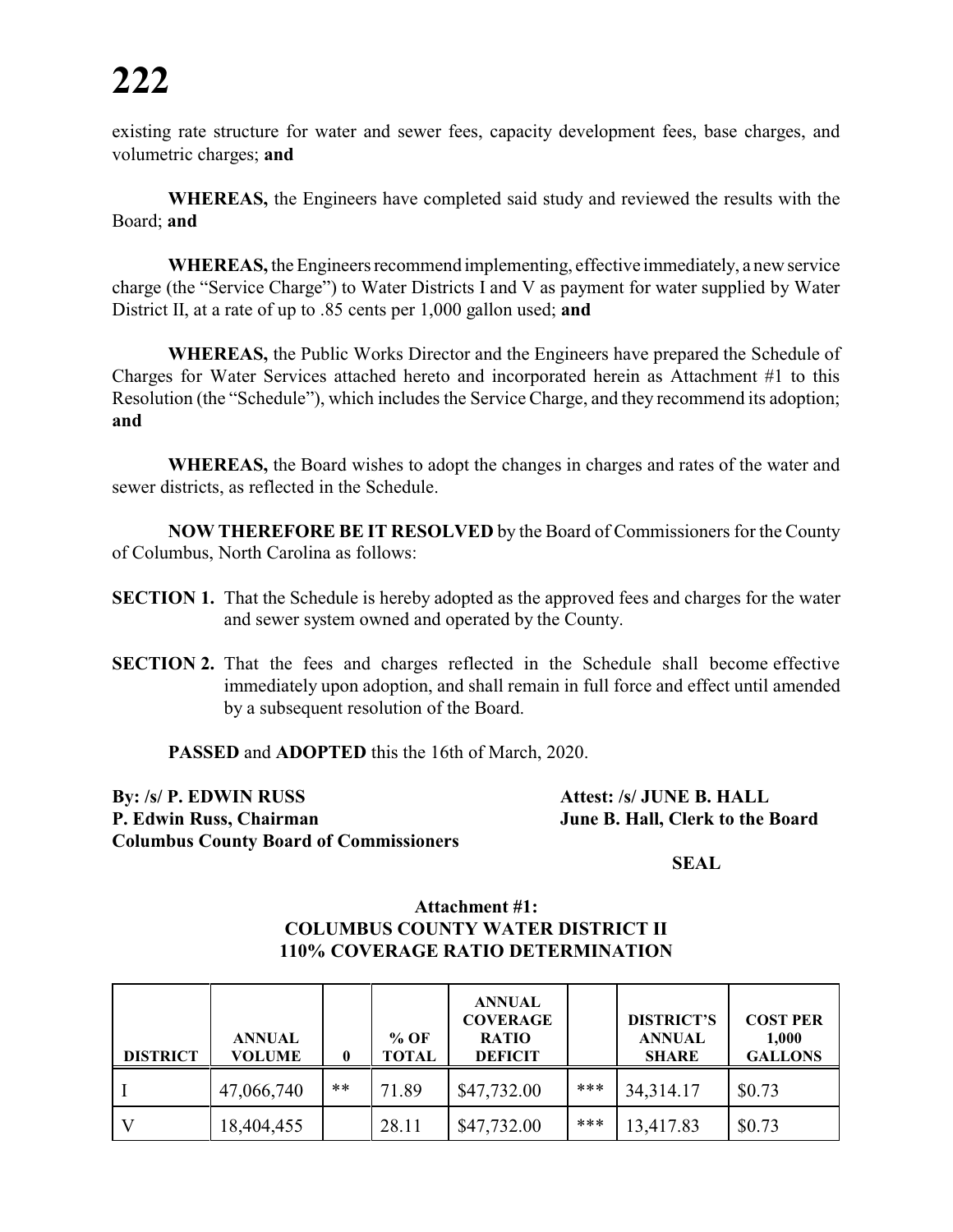| 65,471,195<br><b>TOTAL:</b> | 100.00 |  | 47,732.00 |  |
|-----------------------------|--------|--|-----------|--|
|-----------------------------|--------|--|-----------|--|

- **\*** Derived from Columbus County Water Records as presented in "Annual Consumption Report (1-19 through 12-19)" prepared by Green Engineering.
- \*\* Does not include water volume provided to D.O.C.'s by Tabor City.

In District II's Revenue budget there will be a line item for each District I and V showing the above calculated cost charged to each District.

Each year, the County Finance Department can insert the total annual volumes for Districts I and V into the above active excel spreadsheet to generate the appropriate cost per 1,000 gallons.

#### **RECAP\*\*\***

| <b>Current Annual Debt Service Payment</b>     | \$210,628.00 |
|------------------------------------------------|--------------|
| Revenue Bond Recovery $\%$ (10%)               | \$21,063.00  |
| <b>Total Annual Debt Service with Recovery</b> | \$231,691.00 |
| Less 2019 Available Cash                       | \$183,959.00 |
| New Revenue Required                           | \$47,732.00  |

Commissioner McDowell made a motion to approve and adopt "A Resolution Adopting A Revised Schedule of Fees and Charges for the Columbus CountyWater and Sewer Districts I, II and V, Columbus County, North Carolina, with Attachment #1, seconded by Commissioner Prevatte. The motion unanimously passed.

#### **ADJOURNMENT:**

At 6:35 P.M., Commissioner Byrd made a motion to adjourn, seconded by Commissioner McDowell. The motion unanimously passed.

**\_\_\_\_\_\_\_\_\_\_\_\_\_\_\_\_\_\_\_\_\_\_\_\_\_\_\_\_ \_\_\_\_\_\_\_\_\_\_\_\_\_\_\_\_\_\_\_\_\_\_\_\_\_\_\_\_\_\_\_**

**APPROVED:**

**JUNE B. HALL, Clerk to Board P. EDWIN RUSS, Chairman**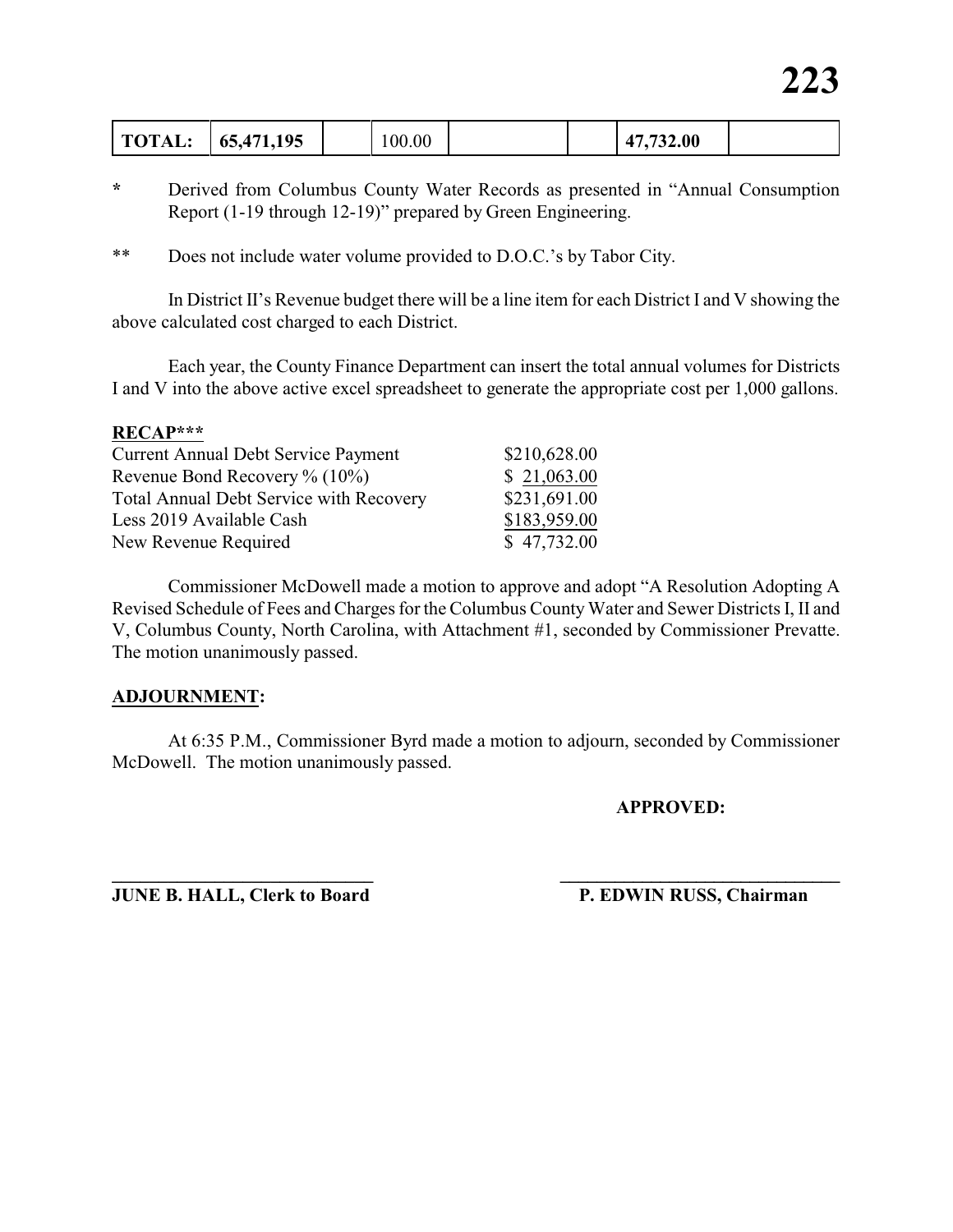## **COLUMBUS COUNTY WATER and SEWER DISTRICTS I, II, III, IV AND V COMBINATION BOARD MEETING Monday, March 16, 2020 6.34 P.M.**

The Honorable Columbus County Commissioners met on the above stated date and at the above stated time in the Dempsey B. Herring Courthouse Annex Building, located at 112 West Smith Street, Whiteville, North Carolina, to act as the Columbus County Water and Sewer District II Board.

#### **COMMISSIONERS PRESENT: APPOINTEES PRESENT:**

Ricky Bullard Charles T. McDowell

P. Edwin Russ, **Chairman** Mike Stephens, **County Manager** James E. Prevatte **Amanda B. Prince**, **County Attorney** Giles E. Byrd June B. Hall, **Clerk to the Board** Trent Burroughs Bobbie Faircloth, **Finance Officer** 

### **COMMISSIONER ABSENT:**

Jerome McMillian, **Vice Chairman**

#### **MEETING CALLED TO ORDER:**

At 6:34 P.M., Chairman P. Edwin Russ called the **combination meeting** of Columbus County Water and Sewer Districts I, II and V Board Meeting to order.

#### **Original Agenda: Agenda Item #20:**

# **Item #4: (Revised) APPROVAL of the RESOLUTION ADOPTING a REVISED SCHEDULE of FEE and CHARGES for COLUMBUS COUNTY WATER and SEWER DISTRICTS I, II and V:**

Harold Nobles, Public Utilities Director requested Board approval and adoption of the following "A Resolution Adopting a Revised Schedule of Fees and Charges for the Columbus County Water and Sewer District I, II and V, Columbus County, North Carolina, along with Attachment #1.

#### **A RESOLUTION ADOPTING A REVISED SCHEDULE OF FEES AND CHARGES FOR THE COLUMBUS COUNTY WATER AND SEWER DISTRICTS I, II AND V, COLUMBUS COUNTY, NORTH CAROLINA**

**WHEREAS,** the County of Columbus, North Carolina (the "County") owns and operates Water and Sewer Districts I, II and V and such districts are funded from the fees and charges for services paid by the customers of said districts; **and**

**WHEREAS,** the Board of Commissioners for the County (the "Board") engaged the professional services of Green Engineering, PLLC (the "Engineers") to conduct a study of the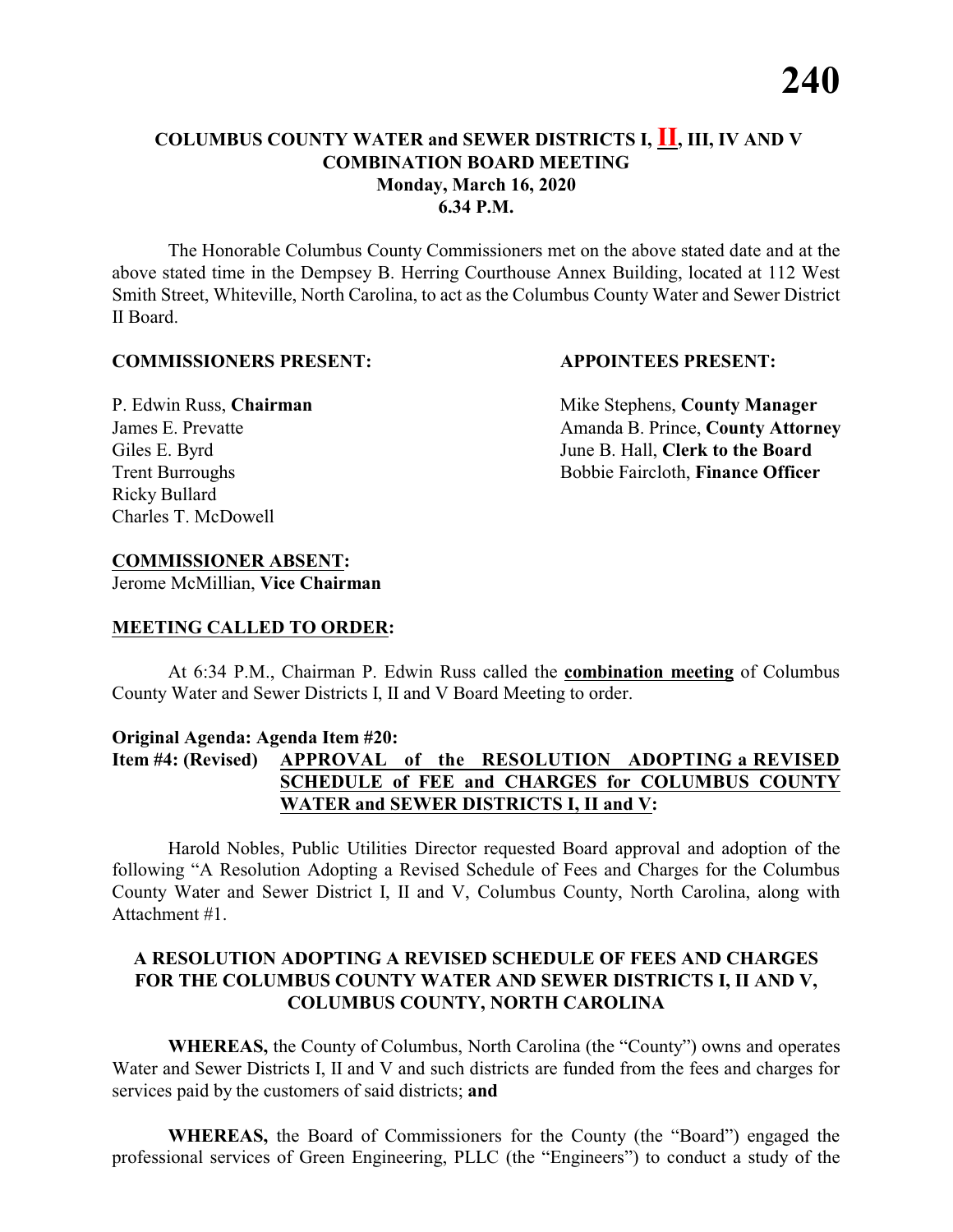# **241**

existing rate structure for water and sewer fees, capacity development fees, base charges, and volumetric charges; **and** 

**WHEREAS,** the Engineers have completed said study and reviewed the results with the Board; **and**

**WHEREAS,** the Engineers recommend implementing, effective immediately, a new service charge (the "Service Charge") to Water Districts I and V as payment for water supplied by Water District II, at a rate of up to .85 cents per 1,000 gallon used; **and**

**WHEREAS,** the Public Works Director and the Engineers have prepared the Schedule of Charges for Water Services attached hereto and incorporated herein as Attachment #1 to this Resolution (the "Schedule"), which includes the Service Charge, and they recommend its adoption; **and**

**WHEREAS,** the Board wishes to adopt the changes in charges and rates of the water and sewer districts, as reflected in the Schedule.

**NOW THEREFORE BE IT RESOLVED** by the Board of Commissioners for the County of Columbus, North Carolina as follows:

- **SECTION 1.** That the Schedule is hereby adopted as the approved fees and charges for the water and sewer system owned and operated by the County.
- **SECTION 2.** That the fees and charges reflected in the Schedule shall become effective immediately upon adoption, and shall remain in full force and effect until amended by a subsequent resolution of the Board.

**PASSED** and **ADOPTED** this the 16th of March, 2020.

**By: /s/ P. EDWIN RUSS Attest: /s/ JUNE B. HALL P. Edwin Russ, Chairman June B. Hall, Clerk to the Board Columbus County Board of Commissioners**

**SEAL**

#### **Attachment #1: COLUMBUS COUNTY WATER DISTRICT II 110% COVERAGE RATIO DETERMINATION**

| <b>DISTRICT</b> | <b>ANNUAL</b><br><b>VOLUME</b> | 0     | $%$ OF<br>TOTAL | <b>ANNUAL</b><br><b>COVERAGE</b><br><b>RATIO</b><br><b>DEFICIT</b> |       | <b>DISTRICT'S</b><br><b>ANNUAL</b><br><b>SHARE</b> | <b>COST PER</b><br>1,000<br><b>GALLONS</b> |
|-----------------|--------------------------------|-------|-----------------|--------------------------------------------------------------------|-------|----------------------------------------------------|--------------------------------------------|
|                 | 47,066,740                     | $***$ | 71.89           | \$47,732.00                                                        | ***   | 34, 314. 17                                        | \$0.73                                     |
|                 | 18,404,455                     |       | 28.11           | \$47,732.00                                                        | $***$ | 13,417.83                                          | \$0.73                                     |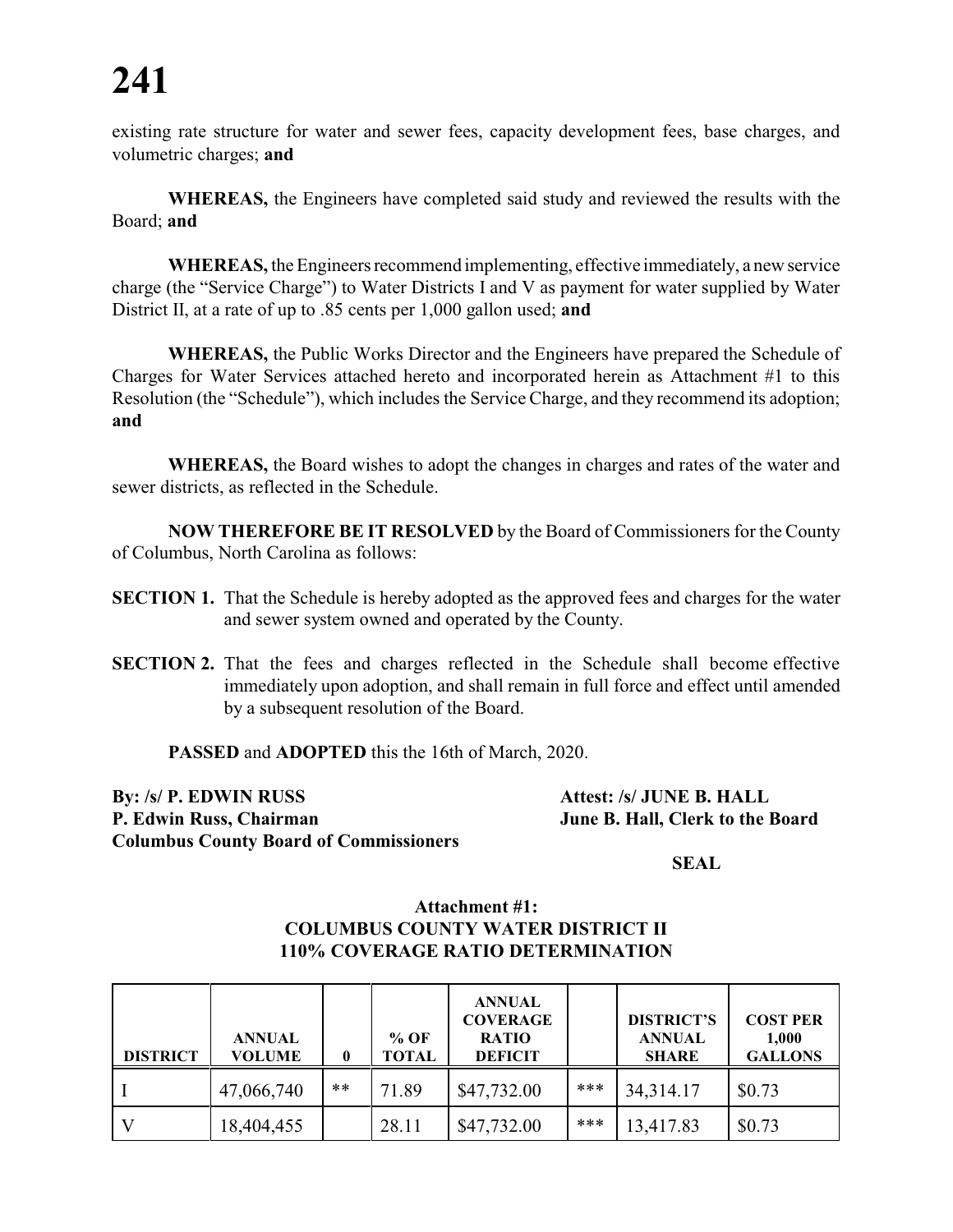| 65,471,195<br><b>TOTAL.</b> | 0.001 |  | 47,732.00 |  |
|-----------------------------|-------|--|-----------|--|
|-----------------------------|-------|--|-----------|--|

- **\*** Derived from Columbus County Water Records as presented in "Annual Consumption Report (1-19 through 12-19)" prepared by Green Engineering.
- \*\* Does not include water volume provided to D.O.C.'s by Tabor City.

In District II's Revenue budget there will be a line item for each District I and V showing the above calculated cost charged to each District.

Each year, the County Finance Department can insert the total annual volumes for Districts I and V into the above active excel spreadsheet to generate the appropriate cost per 1,000 gallons.

#### **RECAP\*\*\***

| <b>Current Annual Debt Service Payment</b>     | \$210,628.00 |
|------------------------------------------------|--------------|
| Revenue Bond Recovery $\%$ (10%)               | \$21,063.00  |
| <b>Total Annual Debt Service with Recovery</b> | \$231,691.00 |
| Less 2019 Available Cash                       | \$183,959.00 |
| New Revenue Required                           | \$47,732.00  |

Commissioner McDowell made a motion to approve and adopt "A Resolution Adopting A Revised Schedule of Fees and Charges for the Columbus CountyWater and Sewer Districts I, II and V, Columbus County, North Carolina, with Attachment #1, seconded by Commissioner Prevatte. The motion unanimously passed.

#### **ADJOURNMENT:**

At 6:35 P.M., Commissioner Byrd made a motion to adjourn, seconded by Commissioner McDowell. The motion unanimously passed.

**\_\_\_\_\_\_\_\_\_\_\_\_\_\_\_\_\_\_\_\_\_\_\_\_\_\_\_\_ \_\_\_\_\_\_\_\_\_\_\_\_\_\_\_\_\_\_\_\_\_\_\_\_\_\_\_\_\_\_\_**

**APPROVED:**

**JUNE B. HALL, Clerk to Board P. EDWIN RUSS, Chairman**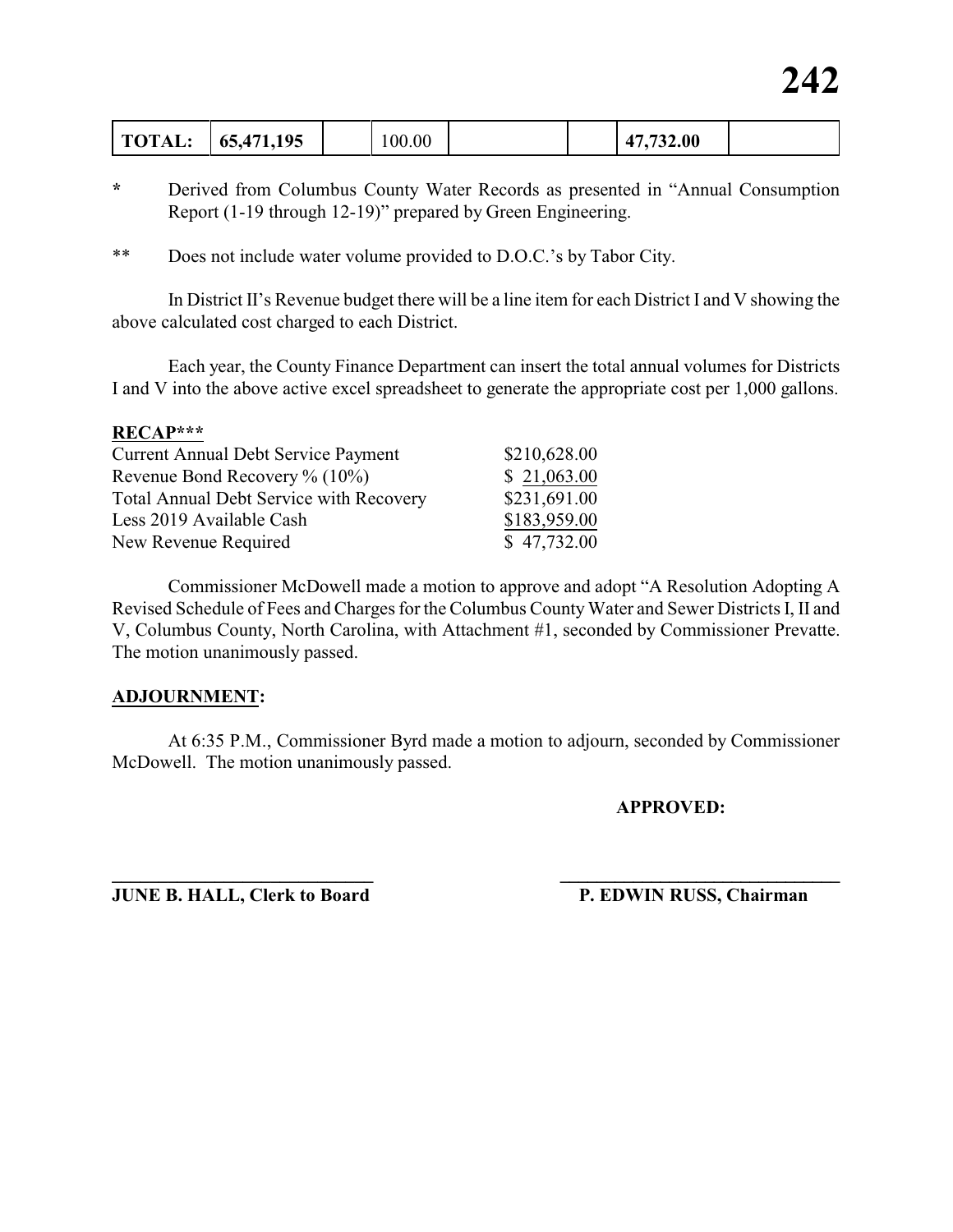# **COLUMBUS COUNTY WATER and SEWER DISTRICTS I, II, III, IV AND V COMBINATION BOARD MEETING Monday, March 16, 2020 6.34 P.M.**

The Honorable Columbus County Commissioners met on the above stated date and at the above stated time in the Dempsey B. Herring Courthouse Annex Building, located at 112 West Smith Street, Whiteville, North Carolina, to act as the Columbus County Water and Sewer District V Board.

#### **COMMISSIONERS PRESENT: APPOINTEES PRESENT:**

Ricky Bullard Charles T. McDowell

P. Edwin Russ, **Chairman** Mike Stephens, **County Manager** James E. Prevatte **Amanda B. Prince**, **County Attorney** Giles E. Byrd June B. Hall, **Clerk to the Board** Trent Burroughs Bobbie Faircloth, **Finance Officer** 

# **COMMISSIONER ABSENT:**

Jerome McMillian, **Vice Chairman**

### **MEETING CALLED TO ORDER:**

At 6:34 P.M., Chairman P. Edwin Russ called the **combination meeting** of Columbus County Water and Sewer Districts I, II and V Board Meeting to order.

### **Original Agenda: Agenda Item #20:**

# **Item #4: (Revised) APPROVAL of the RESOLUTION ADOPTING a REVISED SCHEDULE of FEE and CHARGES for COLUMBUS COUNTY WATER and SEWER DISTRICTS I, II and V:**

Harold Nobles, Public Utilities Director requested Board approval and adoption of the following "A Resolution Adopting a Revised Schedule of Fees and Charges for the Columbus County Water and Sewer District I, II and V, Columbus County, North Carolina, along with Attachment #1.

### **A RESOLUTION ADOPTING A REVISED SCHEDULE OF FEES AND CHARGES FOR THE COLUMBUS COUNTY WATER AND SEWER DISTRICTS I, II AND V, COLUMBUS COUNTY, NORTH CAROLINA**

**WHEREAS,** the County of Columbus, North Carolina (the "County") owns and operates Water and Sewer Districts I, II and V and such districts are funded from the fees and charges for services paid by the customers of said districts; **and**

**WHEREAS,** the Board of Commissioners for the County (the "Board") engaged the professional services of Green Engineering, PLLC (the "Engineers") to conduct a study of the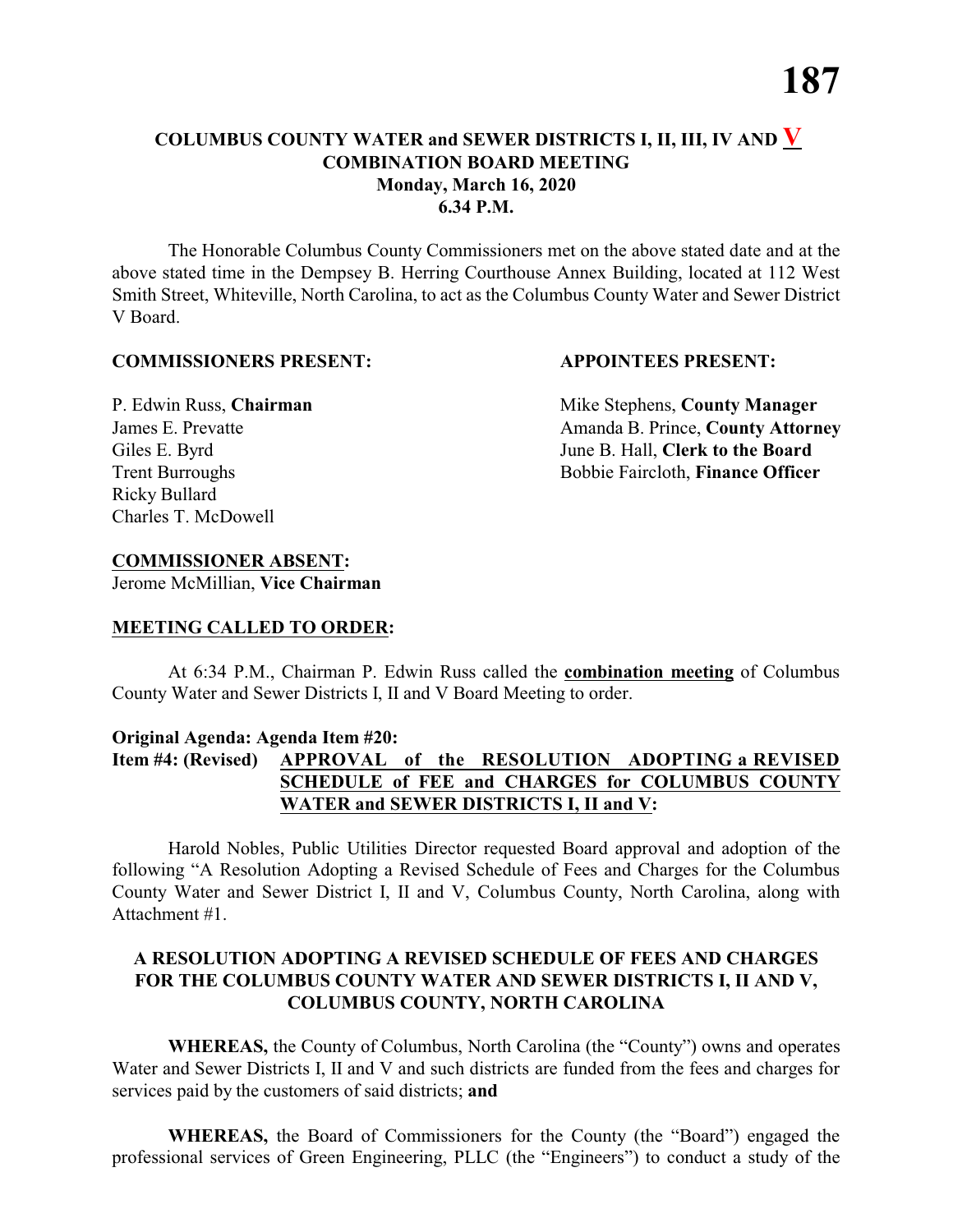# **188**

existing rate structure for water and sewer fees, capacity development fees, base charges, and volumetric charges; **and** 

**WHEREAS,** the Engineers have completed said study and reviewed the results with the Board; **and**

**WHEREAS,** the Engineers recommend implementing, effective immediately, a new service charge (the "Service Charge") to Water Districts I and V as payment for water supplied by Water District II, at a rate of up to .85 cents per 1,000 gallon used; **and**

**WHEREAS,** the Public Works Director and the Engineers have prepared the Schedule of Charges for Water Services attached hereto and incorporated herein as Attachment #1 to this Resolution (the "Schedule"), which includes the Service Charge, and they recommend its adoption; **and**

**WHEREAS,** the Board wishes to adopt the changes in charges and rates of the water and sewer districts, as reflected in the Schedule.

**NOW THEREFORE BE IT RESOLVED** by the Board of Commissioners for the County of Columbus, North Carolina as follows:

- **SECTION 1.** That the Schedule is hereby adopted as the approved fees and charges for the water and sewer system owned and operated by the County.
- **SECTION 2.** That the fees and charges reflected in the Schedule shall become effective immediately upon adoption, and shall remain in full force and effect until amended by a subsequent resolution of the Board.

**PASSED** and **ADOPTED** this the 16th of March, 2020.

**By: /s/ P. EDWIN RUSS Attest: /s/ JUNE B. HALL P. Edwin Russ, Chairman June B. Hall, Clerk to the Board Columbus County Board of Commissioners**

**SEAL**

#### **Attachment #1: COLUMBUS COUNTY WATER DISTRICT II 110% COVERAGE RATIO DETERMINATION**

| <b>DISTRICT</b> | <b>ANNUAL</b><br><b>VOLUME</b> |       | $%$ OF<br><b>TOTAL</b> | <b>ANNUAL</b><br><b>COVERAGE</b><br><b>RATIO</b><br><b>DEFICIT</b> |       | <b>DISTRICT'S</b><br><b>ANNUAL</b><br><b>SHARE</b> | <b>COST PER</b><br>1,000<br><b>GALLONS</b> |
|-----------------|--------------------------------|-------|------------------------|--------------------------------------------------------------------|-------|----------------------------------------------------|--------------------------------------------|
|                 | 47,066,740                     | $***$ | 71.89                  | \$47,732.00                                                        | ***   | 34, 314. 17                                        | \$0.73                                     |
|                 | 18,404,455                     |       | 28.11                  | \$47,732.00                                                        | $***$ | 13,417.83                                          | \$0.73                                     |